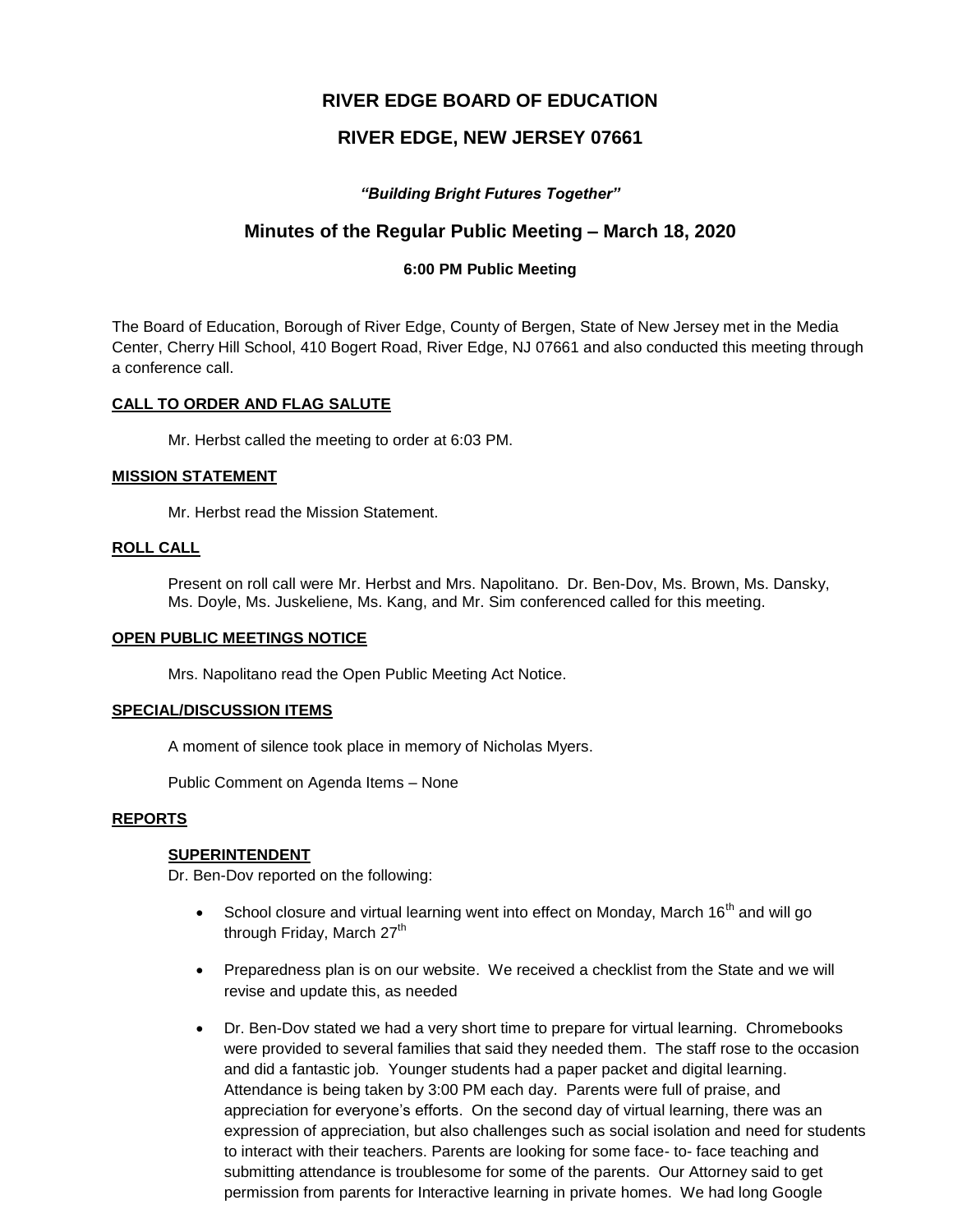Hangout sessions with the teachers and administrators. There are various levels of comfort with this type of teaching for our staff so training is going on remotely. Teachers are concerned about their own privacy and they also have children to take care of. Secretaries are now working from home. They took their computers home. The staff that is obligated to be here is Dr. Ben-Dov, Mrs. Napolitano, Technology and Custodial staff and the Administrators. The Region V building was closed so they took their computers home too.

 Dr. Ben-Dov expressed her condolences for the Myers family and she let the board know of Nicholas' funeral arrangements.

### **PRINCIPAL**

Dr. Ben-Dov read the following Principal report:

- All Principals and Supervisors have communicated with all support staff, special areas, and grade level teachers via Google Hangout
- Most feedback from parents, teachers, and students has been positive
- All Administrators are working on some individual issues with teachers and parents
- Attendance, for the most part, has been submitted. We have followed up with those students who did not submit their attendance.
- We are constantly reflecting and trying to make this online experience a positive one, as this is new to us.
- Constant cleaning is happening in each building by our custodians. The custodians are doing an awesome job!
- Mr. Tee has been solving some new tech issues and he is doing it well!

# **BOARD SECRETARY**

Mrs. Napolitano reported on the following:

- There is a motion on tonight's agenda to tentatively adopt the 2020-2021 School Year Budget for submission to the Executive County Superintendent.
- Mrs. Napolitano thanked the custodians for their continued efforts to clean the buildings

### **PRESIDENT**

Mr. Herbst reported on the following:

- Mr. Herbst wanted to publicity thank everyone for their adaptive nature and ability to acclimate to this situation on such short notice and still provide an education for all the students.
- The National Schoolboards Convention in April has been cancelled. He also stated that other various events have been either postponed or cancelled.
- Mr. Herbst stated we will not be having our committee meetings unless something arises.

# **COMMITTEES**

 $\bullet$  Mr. Herbst spoke about the Negotiations Committee that met on Thursday, March 12<sup>th</sup> and he stated it was a productive meeting. The next meeting will be on Tuesday, April 21st.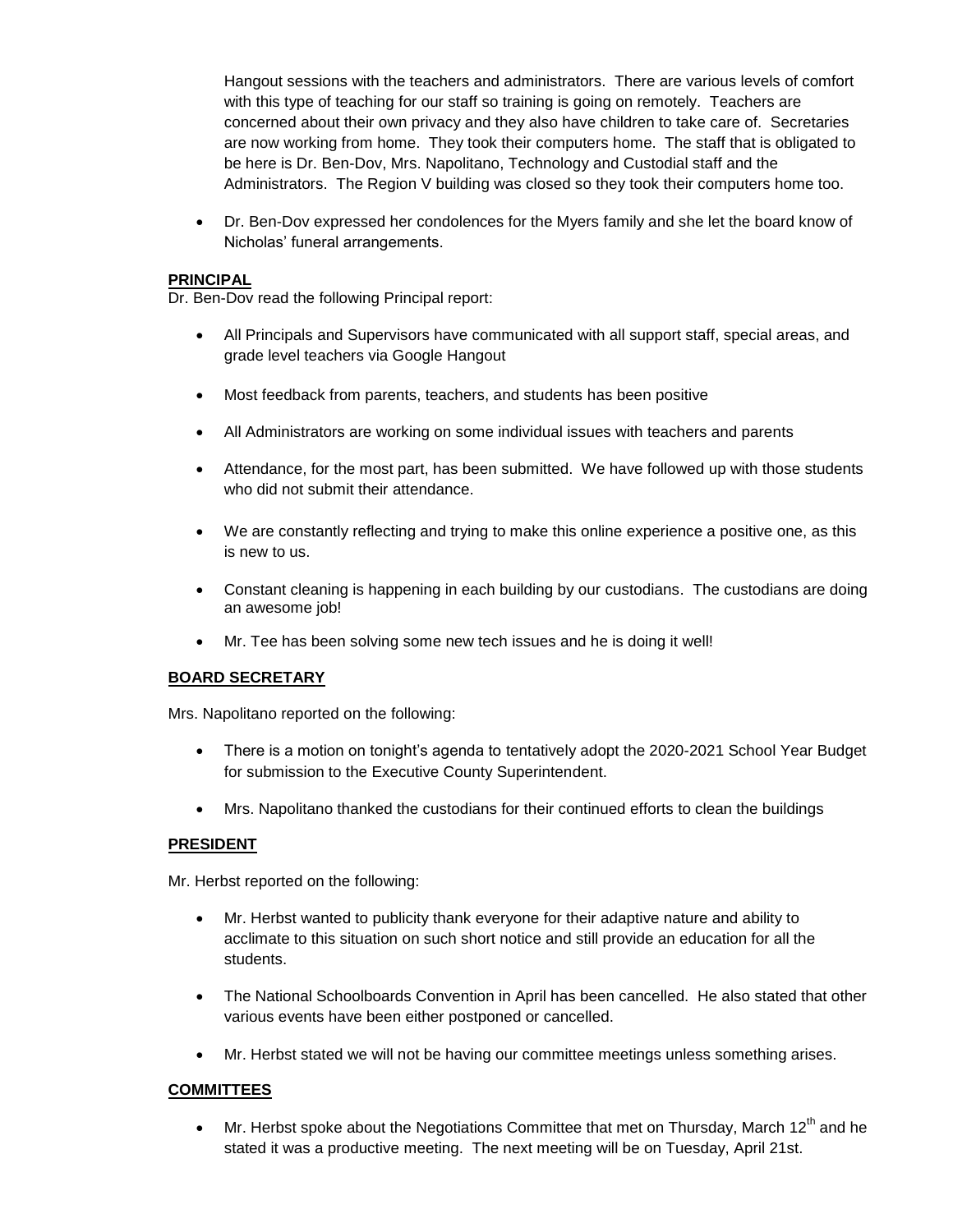# **A. ADMINISTRATION/POLICY**

**1**. WHEREAS, the River Edge Board of Education ("Board") in response to the health emergency posed by COVID-19 ("coronavirus") and the Governor's order requiring that businesses must close at 8:00 p.m. and New Jersey residents should not leave their homes from 8:00 p.m. to 5:00 a.m.; and

WHEREAS, the Board previously scheduled its meeting for March 18, 2020 to begin at 7:30 p.m.; and

WHEREAS, the Board has determined to reschedule its meeting for March 18, 2020 to begin at 6:00 p.m. in order to ensure that any member of the public who attends this meeting will be able to comply with the Governor's order; and

WHEREAS, the Board determines that an emergency exists to require the rescheduling of the March 18, 2020 to begin at 6:00 p.m. without providing adequate notice of the change in meeting time in order to address matters of such urgency and importance, that must be acted upon by the Board in order to fulfill its legal and contractual obligations; and

WHEREAS, a delay for the purpose of providing adequate notice would result in substantial harm to the public interest.

NOW, THEREFORE, BE IT RESOLVED that the Board by an affirmative vote of three-quarters (3/4) of the members present that an emergency exists requiring that the meeting be convened at 6:00 p.m. to take action to fulfill the Board's legal and contractual obligations.

BE IT FURTHER RESOLVED that the School Business Administrator/Board Secretary shall provide notice of this meeting as soon as possible following the calling of this meeting by posting written notice of the same in the public places reserved for such or similar announcements, and also by notifying the two (2) newspapers which have been designated by the Board to receive such notices, one (1) of which shall be the official newspaper, by telephone, telegram, or by delivering a written notice of same to such newspapers and by filing with the clerks of the municipalities a written notice of same, as required by N.J.S.A. 10:4-9.

# **Motion by: Ms. Doyle Seconded by: Ms. Juskeliene**

Ayes: Ms. Brown, Ms. Dansky, Ms. Doyle, Ms. Juskeliene, Ms. Kang, Mr. Sim, Mr. Herbst Nays: None

- **2**. That the Board of Education approve the Minutes and Confidential Minutes of February 26, 2020.
- **3**. That the Board of Education approve the Minutes and Confidential Minutes of March 4, 2020.
- **4**. That the Board of Education approve the Minutes of March 11, 2020.
- **5**. That the Board of Education approve the staff development and travel as per the schedule for March 2020 including relevant mileage reimbursement. (Addendum)

# **Motion by: Mr. Sim Seconded by: Ms. Doyle**

Ayes: Ms. Brown, Ms. Dansky, Ms. Doyle, Ms. Juskeliene, Ms. Kang, Mr. Sim, Mr. Herbst Nays: None

### **B**. **CURRICULUM/EDUCATION** - None

**C**. **BUILDING & GROUNDS** - None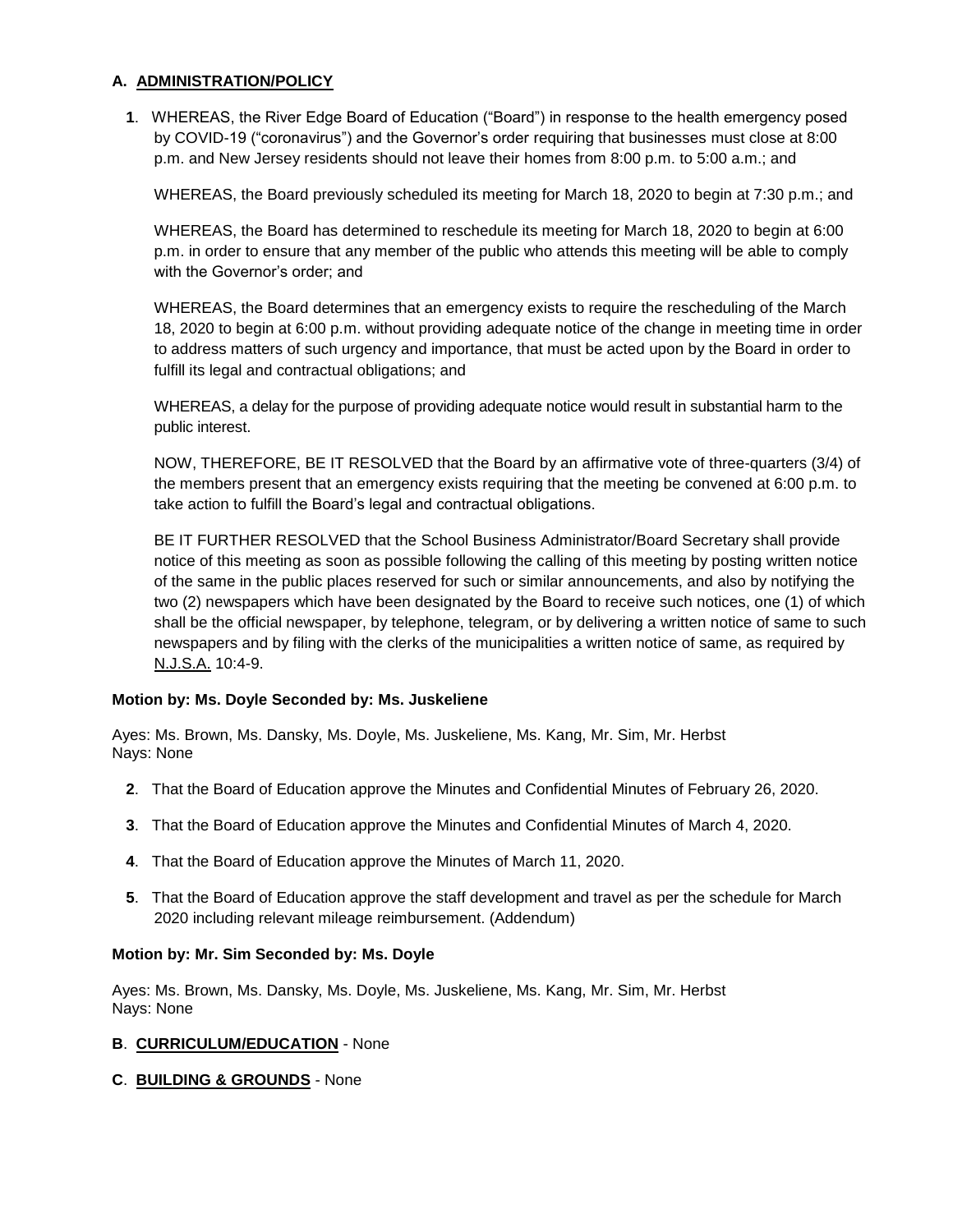# **D**. **FINANCE/GRANTS/GIFTS**

- **1**. That the Board of Education approve the bills & claims dated March 2020 totaling \$870,935.76 including checks #43272 through #43341. Payrolls dated February 14, 2020 and February 28, 2020, totaling \$1,252,243.19 issued therefore, a copy of such warrants list be attached as part of these minutes. (Addendum)
- **2**. That the Board of Education approve the Budget Transfers for the school year 2019-2020 as of January 31, 2020 and February 29, 2020. (Addendum)
- **3**. That the River Edge Board of Education approve the Secretary's and Treasurer's Reports for the period ending January 31, 2020 and February 29, 2020.

Further, we certify that as of January 31, 2020 and February 29, 2020 after review of the secretary's monthly financial reports (appropriations section) and upon consultation with the appropriate district officials, to the best of our knowledge no major account or fund has been over expended in violation of N.J.A.C. 6A:23-2.11 and that sufficient funds are available to meet the districts financial obligation for the remainder of the fiscal year. (Addendum)

# **Motion by: Mr. Sim Seconded by: Ms. Doyle**

Ayes: Ms. Brown, Ms. Dansky, Ms. Doyle, Ms. Juskeliene, Ms. Kang, Mr. Sim, Mr. Herbst Nays: None

**4**. That the Board of Education tentatively adopt the 2020-2021 School Year Budget for submission to the Executive County Superintendent as follows:

|                                   |       | <b>Budget</b> | <b>Local Tax Levy</b> |
|-----------------------------------|-------|---------------|-----------------------|
| <b>Total General Fund</b>         |       | \$19,976,779  | \$16,031,391          |
| <b>Total Special Revenue Fund</b> |       | \$1,204,342   | N/A                   |
| <b>Total Debt Service</b>         |       | \$1,419,425   | \$1,200,325           |
|                                   | Total | \$22,600,546  |                       |

**Be It Further Resolved,** that the Board of Education requests the approval of a Capital Reserve Withdrawal in the amount of \$200,000. The District intends to utilize \$200,000 for paving, a new boiler, fire panel upgrade, classroom renovations, security projects, and waterproofing at Roosevelt School.

### **Motion by: Ms. Kang Seconded by: Ms. Brown**

Ayes: Ms. Brown, Ms. Dansky, Ms. Juskeliene, Ms. Kang, Mr. Sim, Mr. Herbst Nays: None, Abstained: Ms. Doyle

**5**. **WHEREAS**, River Edge School District Policy and NJAC 6A:23B-1.2 (b) provides that the Board of Education shall establish in the annual school budget a maximum expenditure amount that may be allotted for such travel and expense reimbursement for 2020-2021 school year.

**NOW, THEREFORE BE IT RESOLVED** that the River Edge Board of Education hereby establishes the school district travel maximum for the 2020-2021 school year at an amount not to exceed \$35,000.

### **Motion by: Ms. Brown Seconded by: Ms. Doyle**

Ayes: Ms. Brown, Ms. Dansky, Ms. Doyle, Ms. Juskeliene, Ms. Kang, Mr. Sim, Mr. Herbst Nays: None